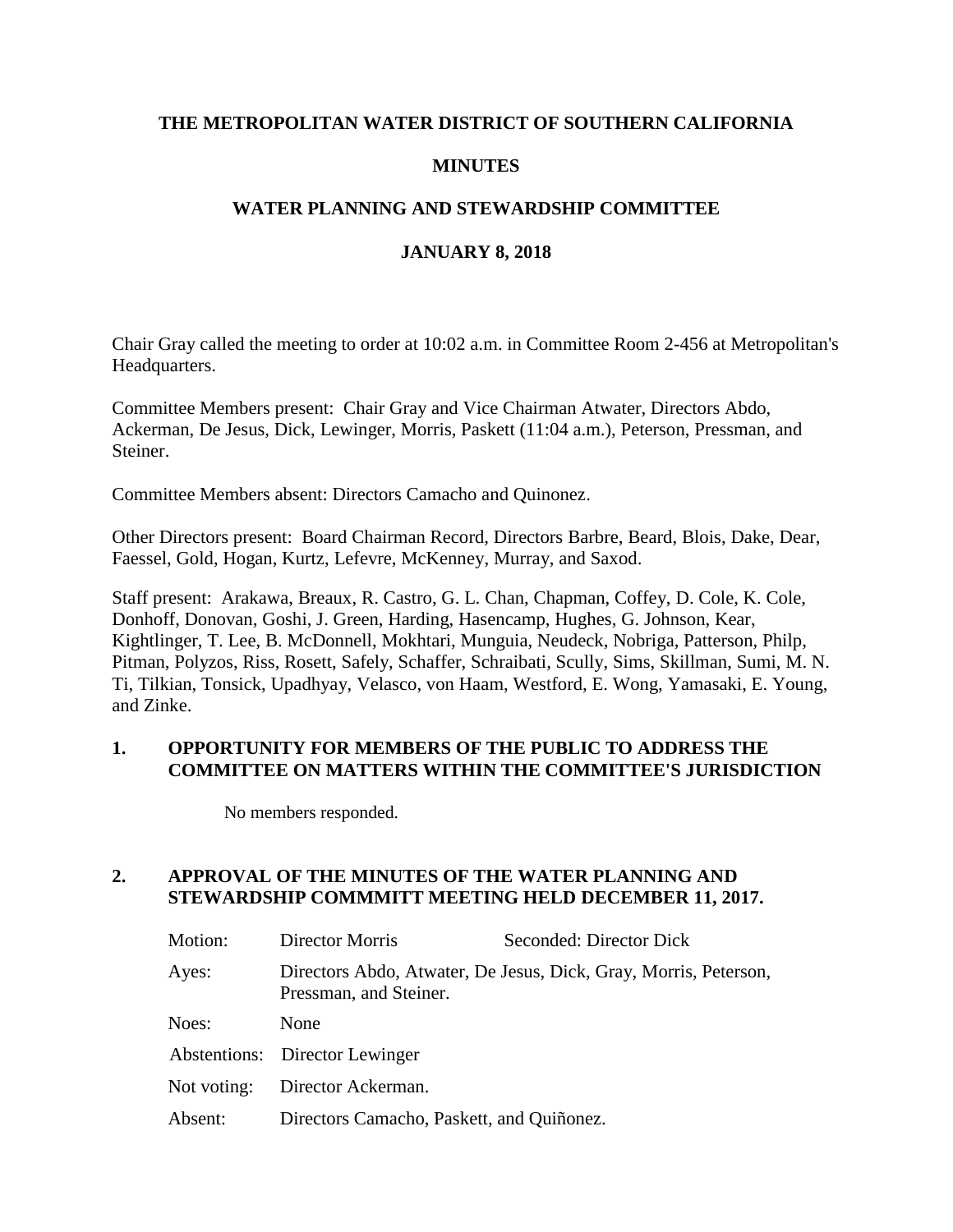| Water Planning and           | <b>January 8, 2018</b> |
|------------------------------|------------------------|
| <b>Stewardship Committee</b> |                        |

The motion passed by a vote of 9 ayes, 1 abstain, 1 not voting, and 3 absent.

#### **3. CONSENT CALENDAR ITEMS – ACTION**

None

#### **4. OTHER BOARD ITEMS – ACTION**

None

## **5. BOARD INFORMATION ITEMS**

#### **6. COMMITTEE ITEMS**

a Subject: Water Surplus and Drought Management Report

Presented by: Demetri J. Polyzos, Sr. Engineer, Imported Water Supply Unit

Mr. Polyzos gave a presentation that discussed 2017 storage estimates, hydrologic conditions, 2018 supply and demand scenarios, and Fall X2 compliance impacts.

Staff responded to comments related to supply and demands that are included in the board report, supply assumptions for Los Angeles Aqueduct, below normal conditions, and X2 requirements.

#### **7. MANAGEMENT REPORTS**

|  | а. | Subject: | Bay-Delta Matters |
|--|----|----------|-------------------|
|--|----|----------|-------------------|

| Presented by: | Roger Patterson, Assistant General Manager Strategic Water<br>Initiatives                                                                                                                                     |
|---------------|---------------------------------------------------------------------------------------------------------------------------------------------------------------------------------------------------------------|
|               | Mr. Patterson gave an update on Bay-Delta matters that included<br>Delta Smelt conditions, U.S. Bureau of Reclamation Environmental<br>Impact Statement on existing biological opinions, and Cal<br>WaterFix. |
|               | Staff responded to questions related to financial funding and CEQA                                                                                                                                            |

Staff responded to questions related to financial funding and CEQA requirements.

Director Paskett entered the meeting at 11:04 a.m.